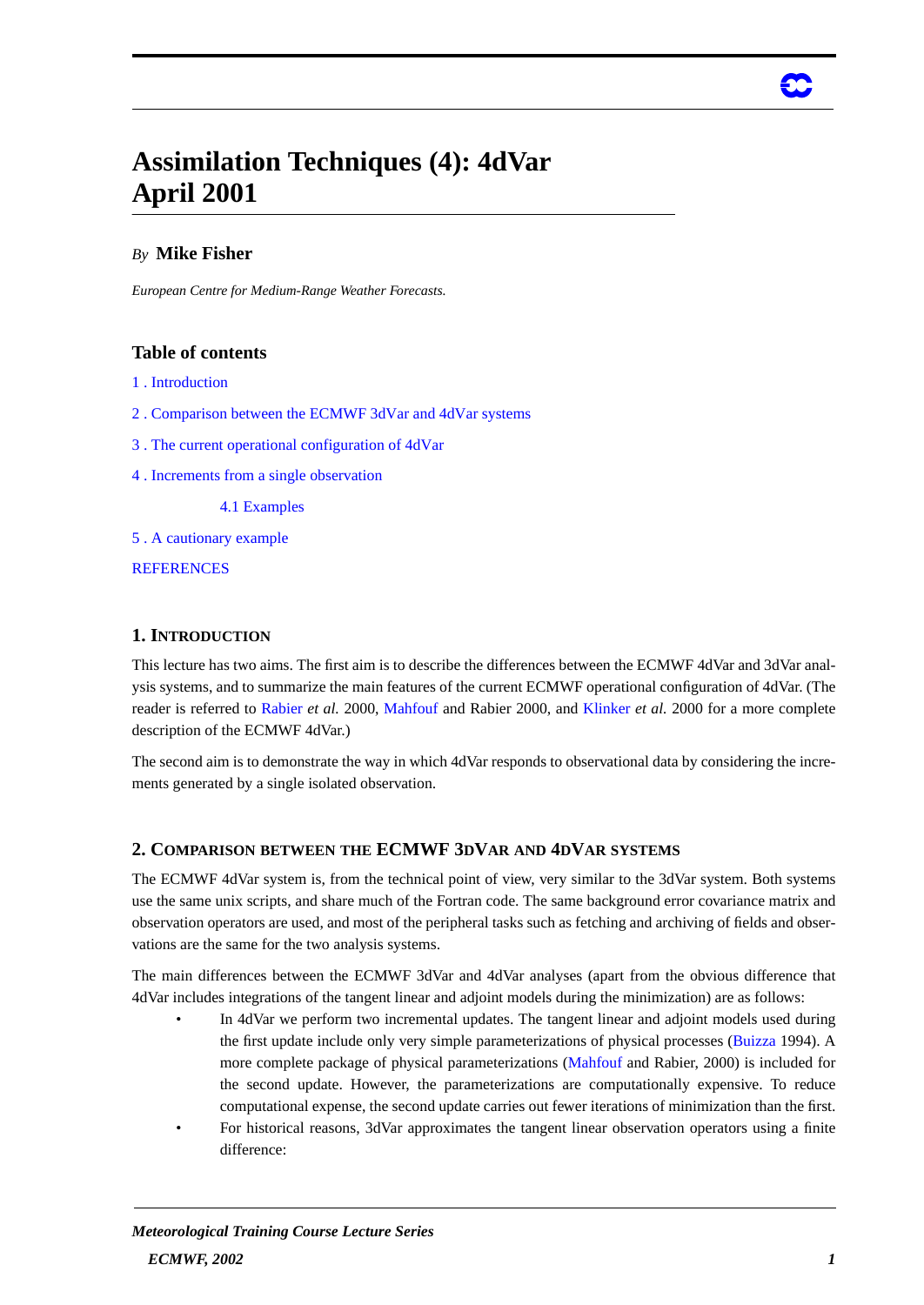$$
H'(\delta x) \approx H(Sx_b + \delta x) - H(Sx_b)
$$
 (1)

whereas 4dVar uses the true tangent linear operators.

In 3dVar, all observations for the 6-hour window centred on the analysis time are collected together and are compared with the high-resolution trajectory at the nominal analysis time. The incremental cost function is:

$$
J(\delta x_n) = \frac{1}{2} (Sx_{n-1} + \delta x_n - Sx_b)^T B^{-1} (Sx_{n-1} + \delta x_n - Sx_b)
$$
  
+ 
$$
\frac{1}{2} (H(x_{n-1}) + H' \delta x_n - y)^T R^{-1} (H(x_{n-1}) + H' \delta x_n - y)
$$
 (2)

In 4dVar, the observations are divided into 1-hour timeslots and compared with the trajectory at the appropriate time:

$$
J(\delta x_n) = \frac{1}{2} (Sx_{n-1}(t_0) + \delta x_n(t_0) - Sx_b)^T B^{-1} (Sx_{n-1}(t_0) + \delta x_n(t_0) - Sx_b)
$$
  
+ 
$$
\frac{1}{2} \sum_i (H(x_{n-1}(t_i)) + H' \delta x_n(t_i) - y_i)^T R^{-1} (H(x_{n-1}(t_i)) + H' \delta x_n(t_i) - y_i)
$$
 (3)

#### **3. THE CURRENT OPERATIONAL CONFIGURATION OF 4DVAR**

The current ECMWF operational 4dVar assimilation system is as follows:

- *•* Outer resolution: T511 L60.
- *•* Resolution of increments: T159 L60
- Two incremental updates:
	- First update: 50 iterations with very simple physical parameterizations.
	- Second update: 25 iterations with comprehensive physics.
	- Physical parameterizations during the second update:
		- *•* Vertical diffusion.
		- Sub-grid scale orographic drag.
		- Large scale precipitation.
		- *•* Longwave radiation.
		- Deep moist convection.
- *•* Separate analyses of some surface quantities (sea ice, sea surface termperature, soil wetness, snow, 2m temperature and 2m humidity).

## **4. INCREMENTS FROM A SINGLE OBSERVATION**

In my previous lecture, I demonstrated that for the simple case of a single observation of a model variable at a gridpoint, the analysis increment in 3dVar is proportional to a column of the background error covariance matrix. It is instructive to consider how 4dVar responds to the same observation.

As before, consider the non-incremental formulation, and suppose that the observation is at the gridpoint corresponding to the  $k^{\text{th}}$  element of the analysis vector. In 4dVar, we must also specify the time of the observation. Denote this by  $t_i$ .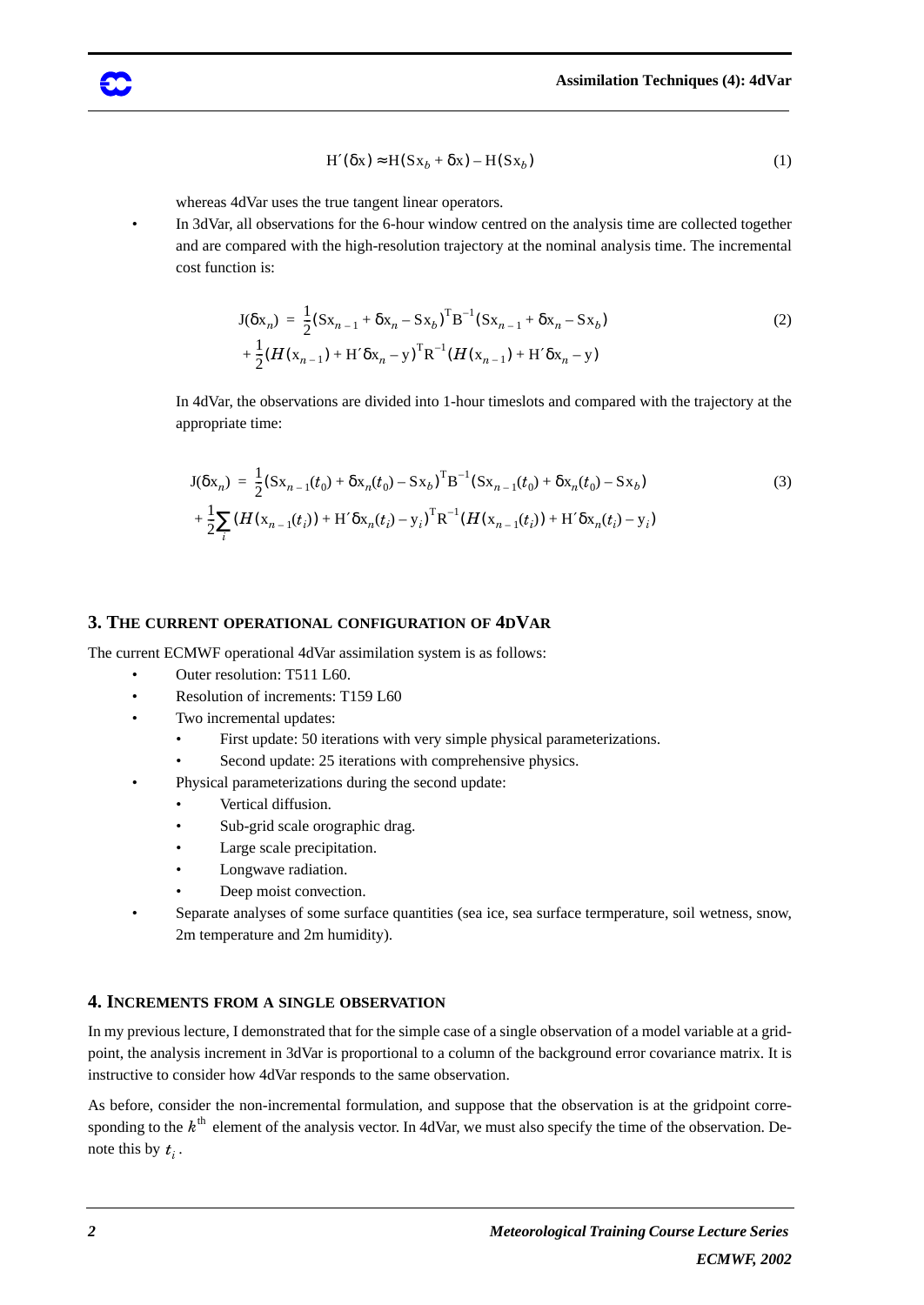The 4dVar cost function is:

$$
J(x(t_0)) = \frac{1}{2}(x(t_0) - x_b)^T B^{-1}(x(t_0) - x_b) + \frac{1}{2}(Hx(t_i) - y)^T R^{-1}(Hx(t_i) - y)
$$
(4)

Note that the cost function is regarded as a function of  $x(t_0)$ , whereas the observation is compared to the gridpoint value at time  $t_i$ . We can eliminate  $x(t_i)$  by noting that  $x(t_i)$  is the result of a model integration with initial conditions  $x(t_0)$ . Let us write this as:

$$
\mathbf{x}(t_i) = \boldsymbol{M}_{t_0 \to t_i}(\mathbf{x}(t_0)) \tag{5}
$$

The cost function is then:

$$
J(x(t_0)) = \frac{1}{2}(x(t_0) - x_b)^T B^{-1}(x(t_0) - x_b) + \frac{1}{2}(H M_{t_0 \to t_i}(x(t_0)) - y)^T R^{-1}(H M_{t_0 \to t_i}(x(t_0)) - y)
$$
(6)

The gradient of the cost function for the analysis is zero, giving (if we ignore  $2<sup>nd</sup>$  order and higher derivatives):

$$
B^{-1}(x_a(t_0) - x_b) + M_{t_0 \to t_i}^T H^T R^{-1}(H M_{t_0 \to t_i}(x_a(t_0)) - y) = 0
$$
\n(7)

where  $M_{t_0 \to t_i}^1$  represents the adjoint of the model integration from time  $t_0$  to  $t_i$ . T  $\iota_0$  to  $\iota_i$ .

Multiplying through by B and rearranging gives, as for the 3dVar example, an expression for the analysis increment (at the start of the 4dVar assimilation window, time  $t_0$ ). Since we have just one observation, the expression is simply a scalar, and we find that, whereas in 3dVar, the analysis increment was proportional to a column of B, in 4dVar, it is proportional to a column of  $BM_{t_{\alpha}\rightarrow t_{\alpha}}^{1}$ :  $R^{-1}(HM_{t_0 \to t_i} x_a(t_0) - y)$ B, in 4dVar, it is proportional to a column of  $BM_{t_0 \to t_i}^1$ : T

$$
\mathbf{x}_{a}(t_{0}) - \mathbf{x}_{b} = \left(\frac{\mathbf{y} - \mathbf{x}_{a}(t_{i})_{k}}{\sigma_{o}^{2}}\right) \left(\begin{array}{c} (\mathbf{B}\mathbf{M}_{t_{0} \to t_{i}}^{T})_{1k} \\ (\mathbf{B}\mathbf{M}_{t_{0} \to t_{i}}^{T})_{2k} \\ \dots \\ (\mathbf{B}\mathbf{M}_{t_{0} \to t_{i}}^{T})_{Nk} \end{array}\right) \tag{8}
$$

rearranging:

A somewhat more interesting equation results if we multiply both sides of Eq. (7) to the left by 
$$
M_{t_0 \to t_i}
$$
B before  
rearranging:  

$$
M_{t_0 \to t_i}(x_a(t_0) - x_b) = \left(\frac{y - x_a(t_i)_k}{\sigma_o^2}\right) \begin{bmatrix} (M_{t_0 \to t_i} B M_{t_0 \to t_i}^T)_{1k} \\ (M_{t_0 \to t_i} B M_{t_0 \to t_i}^T)_{2k} \\ \vdots \\ (M_{t_0 \to t_i} B M_{t_0 \to t_i}^T)_{Nk} \end{bmatrix}
$$
(9)

In this case, we note that the expression on the left hand side is:

$$
M_{t_0 \to t_i}(x_a(t_0) - x_b) = M_{t_0 \to t_i}(x_a(t_0)) - M_{t_0 \to t_i}(x_b) = x_a(t_i) - M_{t_0 \to t_i}(x_b)
$$
(10)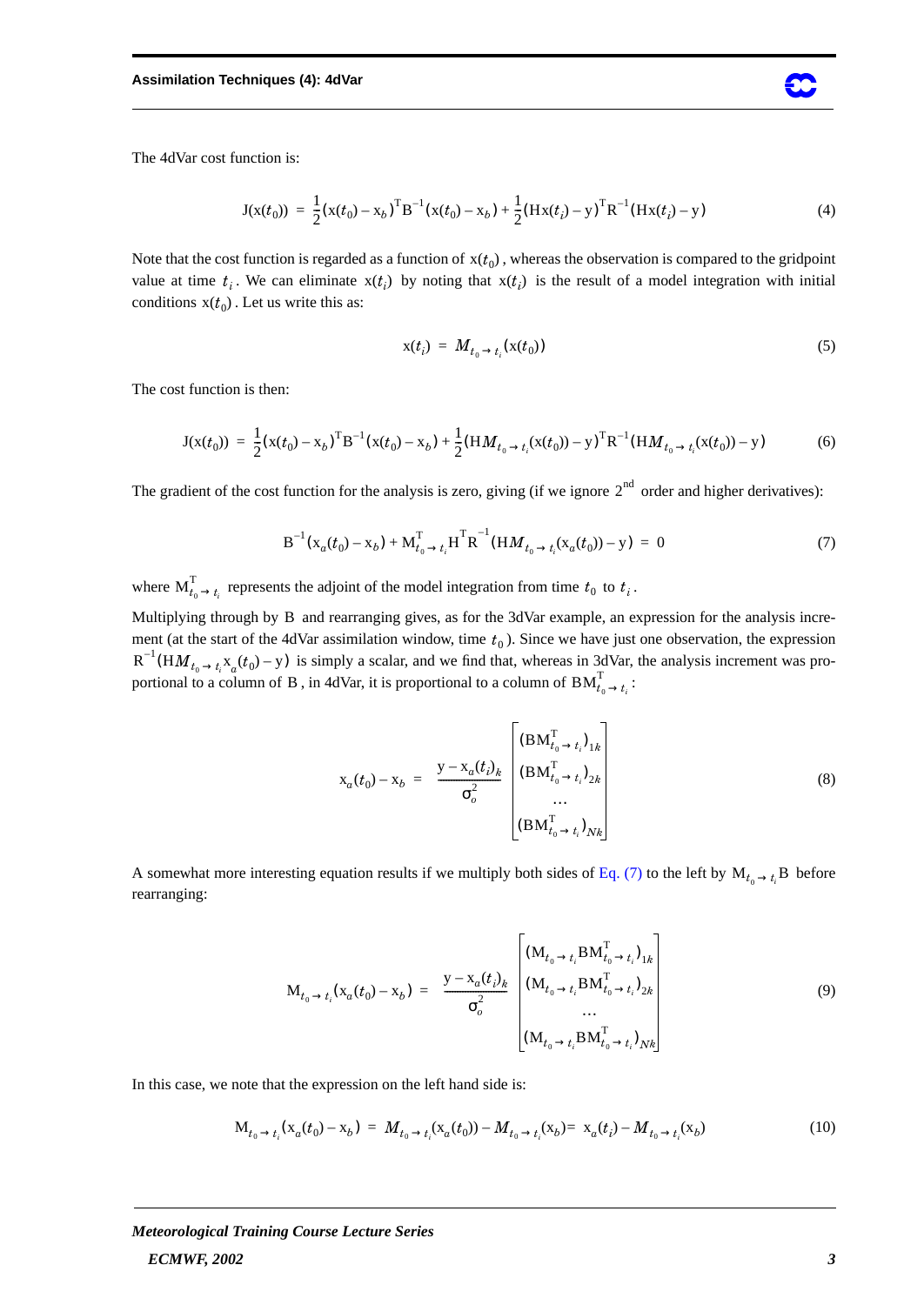

(Remember, we are ignoring second order and higher derivatives.)

So, the left hand side of equation 9 is the difference between the analysis and the forecast for time  $t_i$  with initial conditions given by the background at time  $t_0$  . In other words, the left hand side of Eq. (9) is the difference between the analysis trajectory and the background trajectory at the time of the observations. This difference is proportional to a column of  $\mathbf{M}_{t_0 \to t_i} \mathbf{B M}_{t_0 \to t_i}^1$ . T

Now, if B is the covariance matrix for errors in the background at time  $t_0$ , then the matrix  $M_{t_0 \to t_i} B M_{t_0 \to t_i}^1$  is the covariance matrix for errors in a forecast from time  $t_0$  to  $t_i$  with initial conditions equal to the background. This is easy to see: T

Under the tangent linear assumption, and for a perfect model, the background errors at time  $t_0$  and  $t_i$  are related by:

$$
\varepsilon_b(t_0) = \mathbf{M}_{t_0 \to t_i} \varepsilon_b(t_i) \tag{11}
$$

So, the covariance matrix for background errors at time  $t_i$  is:

$$
\overline{\varepsilon_b(t_i)(\varepsilon_b(t_i))^{\mathrm{T}}} = \mathbf{M}_{t_0 \to t_i} \overline{\varepsilon_b(t_0)(\varepsilon_b(t_0))^{\mathrm{T}}} \mathbf{M}_{t_0 \to t_i}^{\mathrm{T}} = \mathbf{M}_{t_0 \to t_i} \mathbf{B} \mathbf{M}_{t_0 \to t_i}^{\mathrm{T}} \tag{12}
$$

To summarize. In 4dVar, the analysis increment at the time of the observation is given by the column of the *evolved* covariance matrix. This matrix describes errors in the background trajectory at the time of the observation. The covariance matrix is *implicitly* evolved by 4dVar using the dynamics of the tangent linear model. As a consequence, both the covariance matrix at the observation time and the analysis increments are *flowdependent*.

For an observation at the beginning of the 4dVar assimilation window (i.e. for  $t_i = t_0$ ) the matrix  $M_{t_0 \to t_i}$  is the identity matrix. (Integration of the tangent linear model for no timesteps does nothing!) In this case, equation 9 is identical to the 3dVar case. *The analysis increments for an observation at the beginning of the 4dVar assimilation window are the same as would be produced in 3dVar*. This illustrates the main shortcoming of 4dVar. Namely, that at each cycle of assimilation the initial covariance matrix is the fixed, static and flow-independent matrix B. The flow-dependent covariances which are used implicitly during the assimilation are not propagated to the next cycle. To propagate these covariances, we must turn to the Kalman filter. This will be the subject of my next lecture.

#### **4.1 Examples**

Fig. 1 shows analysis increments for 3 separate analyses for the same date. Each analysis had just a single observation of geopotential at 850hPa, 40N, 60W. In Fig. 1 (b), the observation was placed at the beginning of the 4dVar assimilation window, and a cross-section of the analysis increment at the beginning of the assimilation window is shown. The analysis increment in this case is determined entirely by the background error covariance matrix B, and is clearly almost symmetric and without any vertical tilt. (The slight asymmetry is probably due to the effects of normal model initialization of the increments.) The increment is the same as would be generated by 3dVar for this observation. By contrast. if the same observation is placed in the middle of the analysis window (Fig. 1 (c)) then the analysis increment, also in the middle of the window, shows a marked vertical tilt towards the jet. (Fig. 1 (a) shows a cross section of the background zonal wind.) The tilt is more marked if the observation is placed at the end of the assimilation window. Fig. 1 (d) shows the increment at the end of the analysis window in this case.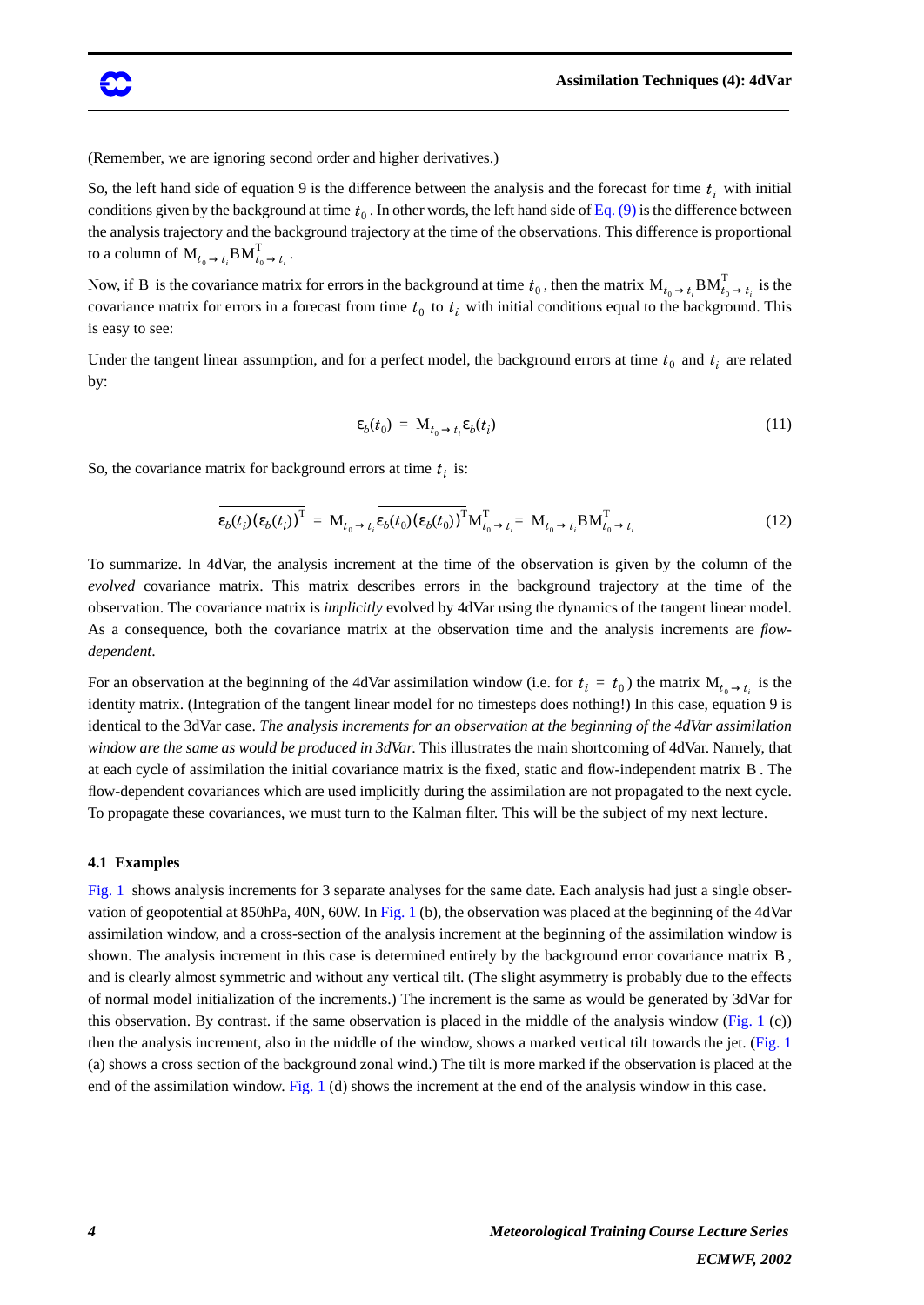



Figure 1. (a): Background zonal wind cross section. (b), (c) and (d): Increments at the beginning, middle and end of the 4dVar assimilation window for observations of 850hPa height at 40N, 60W at the beginning, middle and end of the window respectively.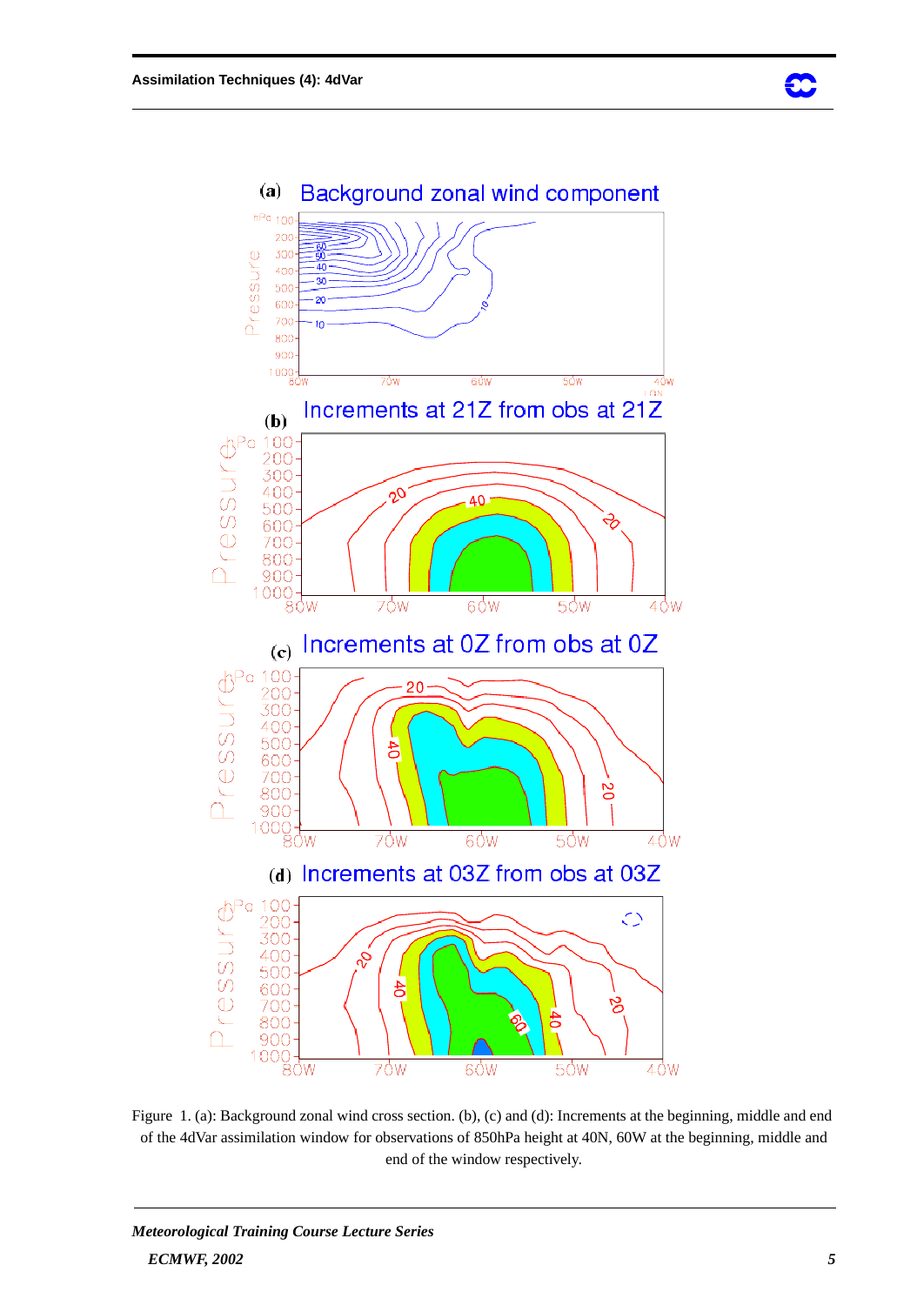The increments in Fig. 1 are plotted for the same time as the observations. Fig. 2 shows increments at the middle of the assimilation window (i.e. at the nominal analysis time, 0z) for single observations at the beginning, middle and end of the window. (Again, three separate analyses are shown. Each analysis used a single observation.) This illustrates that 4dVar spreads the infomation provided by the observations in a dynamically consistent way throughout the analysis window.



Figure 2. Geopotential analysis increments at the nominal analysis time, 0z, generated by observations of geopotential at 850hPa, 40N, 60W at the beginning, middle and end of the 4dVar assimilation window.

#### **5. A CAUTIONARY EXAMPLE**

In view of the results presented above, it is tempting to ascribe the superior performance of 4dVar (relative to 3dVar) to the dynamical propagation of the covariance matrix. In this section, a simple example will be presented

38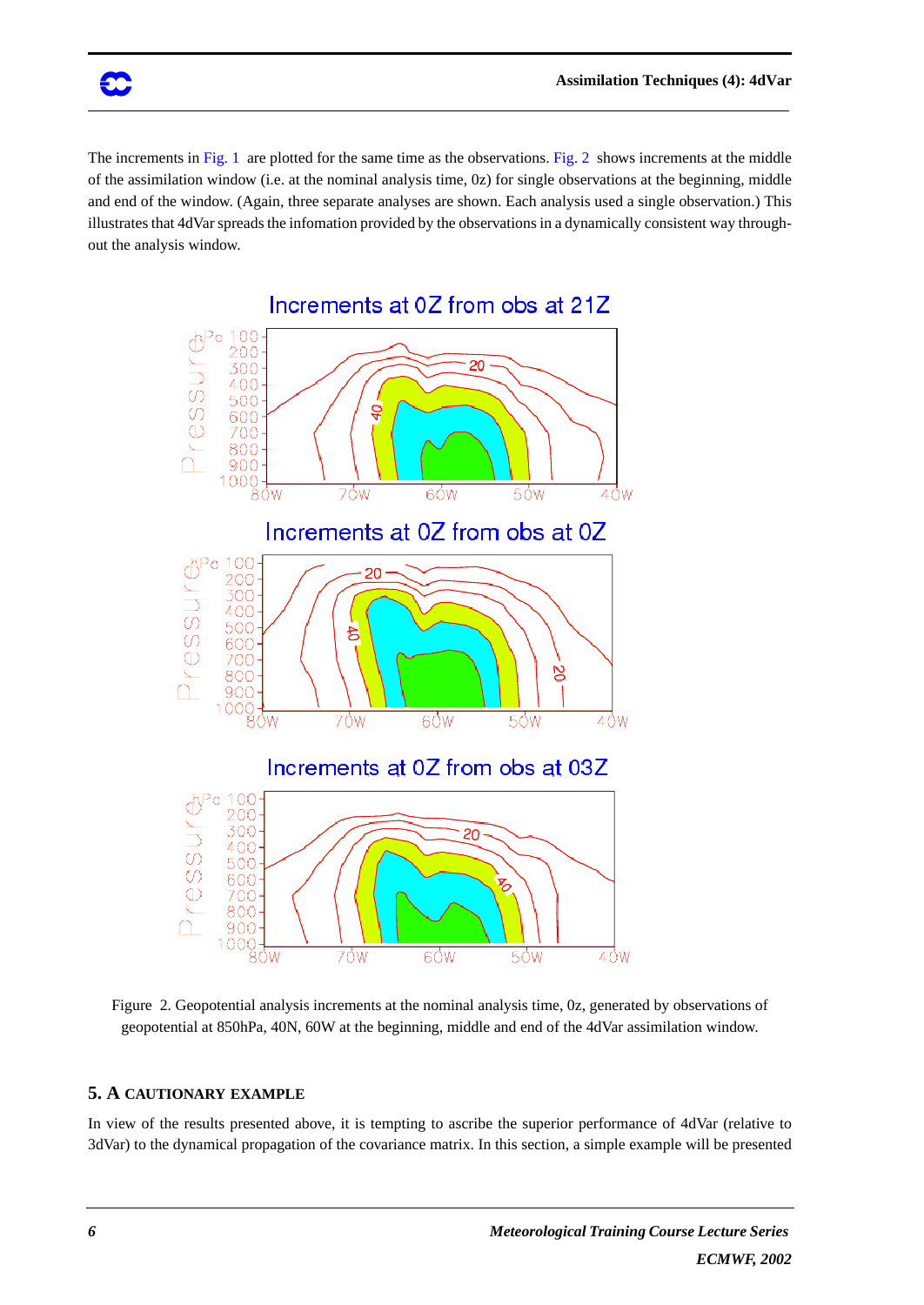to show that *there is more to 4dVar than covariance propagation*.

Consider a 4dVar system with the following characteristics:

- M is an orthogonal matrix. (That is  $M^{-1} = M^T$ .)
- *•*  $B = \sigma_b^2 I$
- *•*  $R = \sigma_o^2 I$
- The entire state vector is observed at some single time  $t$ , so that  $H= I$ .

Now, the covariance matrix of analysis error at the beginning of the assimilation window ofa 4dVar system is the inverse of the Hessian matrix of the cost function (see, for example Rabier and Courtier, 1992).

For observations at a single time, a 4dVar analysis has:

$$
P_{4D}^{a}(t_0) = (B^{-1} + M^{T}H^{T}R^{-1}HM)^{-1}
$$
\n(13)

Now, for our simple example, we have:

$$
\mathbf{M}^T \mathbf{H}^T \mathbf{R}^{-1} \mathbf{H} \mathbf{M} = \frac{1}{\sigma_o^2} \mathbf{M}^T \mathbf{M} = \frac{1}{\sigma_o^2} \mathbf{I} = \mathbf{R}^{-1}
$$
(14)

In other words, the covariance matrix of analysis error is:

$$
P_{4D}^{a}(t_0) = (B^{-1} + R^{-1})^{-1} = \frac{1}{\sigma_b^2 + \sigma_o^2} I
$$
 (15)

This is *identical* to the covariance matrix  $P_{3D}^{a}(t_0)$  of analysis error implied by the corresponding 3dVar analysis. At later times during the analysis window, the analysis error covariance matrix is dynamically propagated:

$$
P_{4D}^{a}(t) = M^{T}(P_{4D}^{a}(t_{0}))M
$$
\n(16)

However, since the initial covariance matrix is proportional to the identity matrix, it commutes with  $M$ , and since  $M<sup>T</sup>M = I$  we find that the covariance matrix is constant throughout the analysis window, and equal to the corresponding 3dVar matrix. By the same argument, the covariance matrix of background error is also constant throughout the analysis window.

For the particular system described above, there is no covariance propagation. The covariance matrices of both analysis and background error are identical to those of the corresponding 3dVar system. It might be imagined that the 3dVar and 4dVar analyses are identical. This is not the case. Moreover, 4dVar is superior to 3dVar. To see this, let us rewrite the 4dVar analysis equation (assuming a linear model and linear observation operators) in the form:

$$
\mathbf{x}_{a}(t_{0}) = \mathbf{x}_{b}(t_{0}) + \mathbf{P}_{4D}^{a}(t_{0})\mathbf{M}_{t_{0}\to t_{i}}^{\mathrm{T}}\mathbf{H}^{\mathrm{T}}\mathbf{R}^{-1}(\mathbf{y} - \mathbf{H}M_{t_{0}\to t_{i}}(\mathbf{x}_{a}(t_{0})))
$$
\n(17)

The corresponding 3dVar analysis equation corresponds to dropping both the model integration and the adjoint integration from Eq. (17), and replacing  $P_{4D}^{a}(t_0)$  by  $P_{3D}^{a}(t_0)$ :

$$
\mathbf{x}_{a}(t_{0}) = \mathbf{x}_{b}(t_{0}) + \mathbf{P}_{3D}^{a}(t_{0})\mathbf{H}^{\mathrm{T}}\mathbf{R}^{-1}(\mathbf{y} - \mathbf{H}\mathbf{x}_{a}(t_{0}))
$$
\n(18)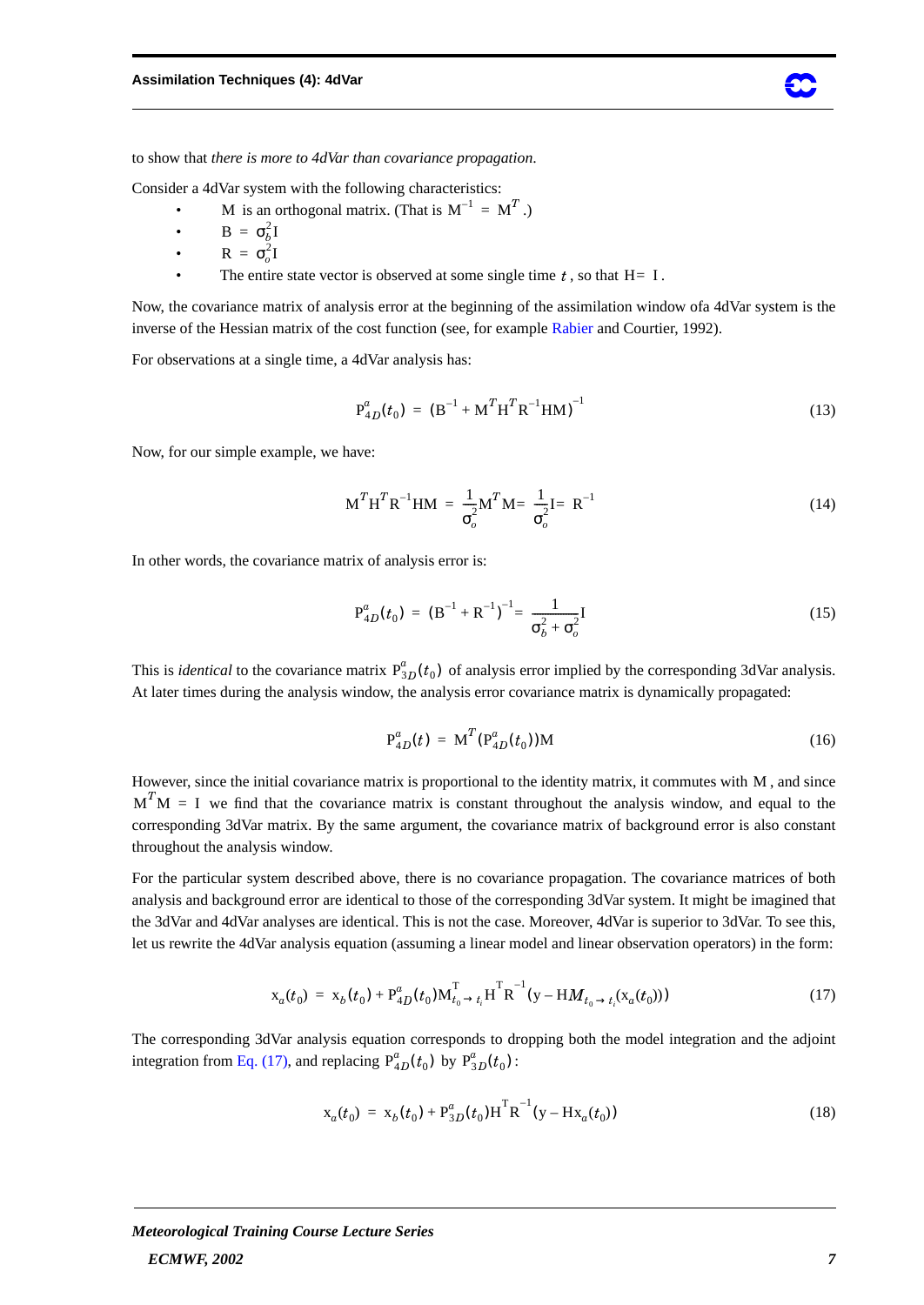Comparing Eqs. (17) and (18), we see that the function of the forward model integration in 4dVar is to allow comparison of the observation with the corresponding model state at the correct time. By contrast, 3dVar compares the observation, which is valid at time  $t$ , with the model state at time  $t_0$ . Similarly, the function of the adjoint integration in 4dVar is to propagate the information from the observation back in time to the beginning of the analysis window. This is missing in 3dVar.

Fig. 3 shows an example in which the state vector is a single wind vector  $(u, v)^T$  and the model dynamics corresponds to rotation of the vector through an angle  $\theta(t)$ . The correct analysis at time t lies between the observation and the background at time  $t$ . I.e., the analysis should increase the wind speed, but should not alter its direction.

The 3dVar and 4dVar analyses at time  $t_0$  are also shown. 4dVar is optimal. Also shown is a so-called 3dFGAT analysis, which compares the observation and background at the correct time, but does not propagate the increment back in time to  $t_0$  . 3dFGAT is superior to 3dVar, but is not optimal. The ECMWF 40-year reanalysis project uses a 3dFGAT system.

It is worth reiterating that for this simple example, the differences between 4dVar, 3dFGAT and 3dVar are not due to covariance propagation, since all three systems have the same covarince matrices of background and analysis error. Rather, the differences are due to the different ways in which the model state is propagated to the time of the observation, and the increment is propagated to the time of the analysis. Of course, in a real 4dVar analysis it is likely that covariance propagation plays at least some part in explaining the differences between 3dVar and 4dVar.



Figure 3. An simple example, showing the differences between 4dVar, 3dVar and 3dFGAT for an idealized system.

## **REFERENCES**

Rabier F. and P. Courtier, 1992, Four dimensional assimilation in the presence of baroclinic instability. Q. J. R. Met. Soc., Vol. 118, pp649-672.

RabierF., H. Järvinen, E. Klinker, J.-F. Mahfouf and A.Simmons, 2000, The ECMWFoperationalimplementation of four-dimensional variational assimilation. I: Experimental results with simplified physics. Q. J. R. Met. Soc., Vol. 126, No. 564, pp 1143.

Mahfouf J.-F. and F. Rabier, 2000, The ECMWF operational implementation of four-dimensional variational assimilation. II: Experimental results with improved physics. Q. J. R. Met. Soc., Vol. 126, No. 564, pp 1171.